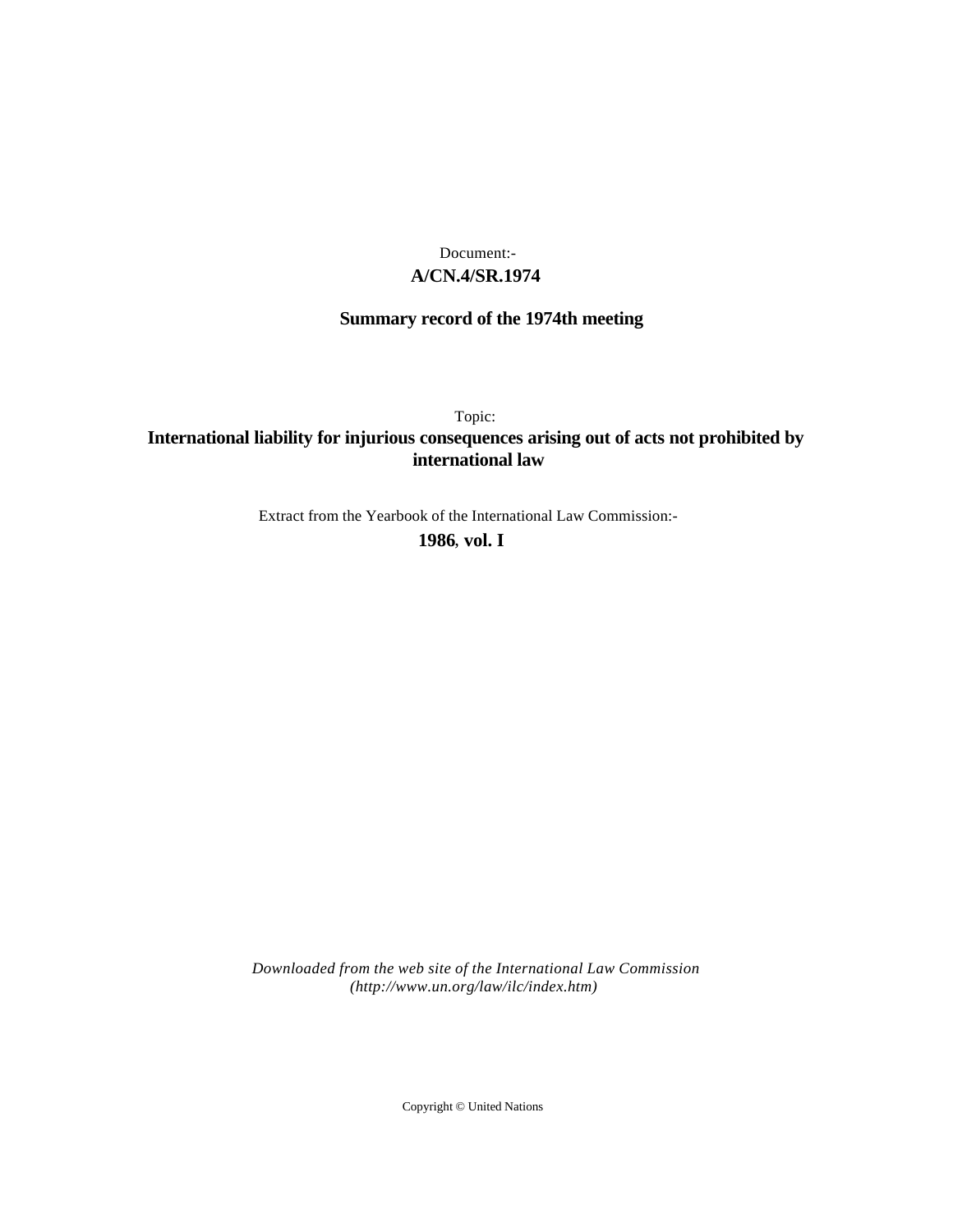"activities". But he believed that the Commission should focus on "acts", not on "activities", and he would explain why in a future statement.

*The meeting rose at I p.m.*

### **1974th MEETING**

*Tuesday, 24 June 1986, at 10 a.m.*

#### *Chairman:* Mr. Doudou THIAM

*Present:* Chief Akinjide, Mr. Arangio-Ruiz, Mr. Balanda, Mr. Barboza, Mr. Calero Rodrigues, Mr. Diaz Gonzalez, Mr. El Rasheed Mohamed Ahmed, Mr. Flitan, Mr. Francis, Mr. Koroma, Mr. Lacleta Munoz, Mr. Mahiou, Mr. Malek, Mr. McCaffrey, Mr. Ogiso, Mr. Razafindralambo, Mr. Riphagen, Mr. Roukounas, Sir Ian Sinclair, Mr. Tomuschat, Mr. Ushakov, Mr. Yankov.

**International liability for injurious consequences arising out of acts not prohibited by international law** *(continued)* **(A/CN.4/384,' A/CN.4/394,<sup>2</sup> A/CN.4/ 402,<sup>3</sup> A/CN.4/L.398, sect. H.I, ILC(XXX-VIII)/Conf.Room Doc.5<sup>4</sup> )**

#### [Agenda item 7]

### SECOND REPORT OF THE SPECIAL RAPPORTEUR *{continued)*

1. Sir Ian SINCLAIR noted that the meaning of the terms "responsibility" and "liability" had been a source of confusion in the Commission's debates in previous years. The Special Rapporteur's comments (A/CN.4/402, paras. 2-5) fortunately shed new light on the distinction between the two terms. He himself had been particularly struck by L. F. E. Goldie's observation, cited in the report under consideration *{ibid.,* para. 4), that, in the context of articles VI and XII of the Convention on International Liability for Damage Caused by Space Objects<sup>5</sup> and of article 235 of the 1982 United Nations Convention on the Law of the Sea:

... responsibility is taken to indicate a duty, or as denoting the standards which the legal system imposes on performing a social role, and liability is seen as designating the consequences of a failure to perform the duty, or to fulfil the standards of performance required. That is,

liability connotes exposure to legal redress once responsibility has been established. ...

2. It was in that broad sense that the two concepts must be understood in the context of the present topic. Some of the recent confusion had arisen from the idea that, in traditional international law, responsibility could be attributed to a State only where it had committed an internationally wrongful act: that view formed the basis for part 1 of the draft articles on State responsibility. However, since the term "responsibility" had a broader meaning in comparative civil law, where it denoted the duties or standards which the law imposed on the performance of a function in society, it had to be asked whether similar duties or standards could not be derived from international law in relation to activities which, though not unlawful in the territory where they were being carried out, none the less had or might have injurious consequences for persons or things outside that territory. He believed that the answer to that question had to be affirmative. The notion of responsibility in that broader sense thus had to apply also to lawful activities which were carried out within a territory and caused or might cause physical transboundary harm, and the consequential notion of liability, which, according to that view, was limited to the consequences of failure to perform the duties or to fulfil the standards imposed by the law, must also apply to such activities. Responsibility in that broader and more generic sense encompassed the consequential and narrower notion of liability and was not limited to internationally wrongful acts.

3. The foregoing led to the conceptual problems discussed by the Special Rapporteur in his report under the heading "Unity of the topic" *{ibid.,* paras. 6-10). Initially, he had had some reservations about the Special Rapporteur's analysis *{ibid.,* para. 7), but on further reflection he agreed that, in the context of the present topic, prevention and reparation fell within the domain of primary rules. Prevention certainly did, but he would submit that reparation also did, at least if certain conditions were met. He had referred to some of those conditions in earlier statements. For example, the activity must be such that the risks of its causing physical transboundary harm were known to the source State. If the source State permitted a dangerous chemical plant or nuclear reactor to be built close to its border with another State, it must be presumed to have accepted the risk that, in the event of an accident, physical transboundary harm would occur.

4. Things were, however, not always that simple and several examples had already been given of cases where, despite the most careful monitoring of the activity by the source State, the risks inherent in the pursuit of that activity had not been known, or could not have been known, to the source State at the time when it had permitted the continuation of the activity. New scientific and medical discoveries were thus constantly having an impact on the law. Should the source State be liable for the consequences—whether for all the consequences or only for those which were reasonably foreseeable—of permitting the continuation of an activity which, because of the lack of scientific or medical evidence, it had not known or could not have known to be in-

<sup>1</sup> Reproduced in *Yearbook ... 1985,* vol. II (Part One)/Add.l.

<sup>2</sup> Reproduced in *Yearbook* ... *1985,* vol. II (Part One).

*<sup>1</sup>* Reproduced in *Yearbook ... 1986,* vol. II (Part One).

<sup>4</sup> The schematic outline, submitted by the previous Special Rapporteur, R. Q. Quentin-Baxter, at the Commission's thirty-fourth session, is reproduced in *Yearbook ... 1982,* vol. II (Part Two), pp. 83-85, para. 109. The changes made to the outline in R. Q. Quentin-Baxter's fourth report, submitted at the Commission's thirtyfifth session, are indicated in *Yearbook ... 1983,* vol. II (Part Two), pp. 84-85, para. 294.

<sup>&</sup>lt;sup>5</sup> See 1972nd meeting, footnote 12.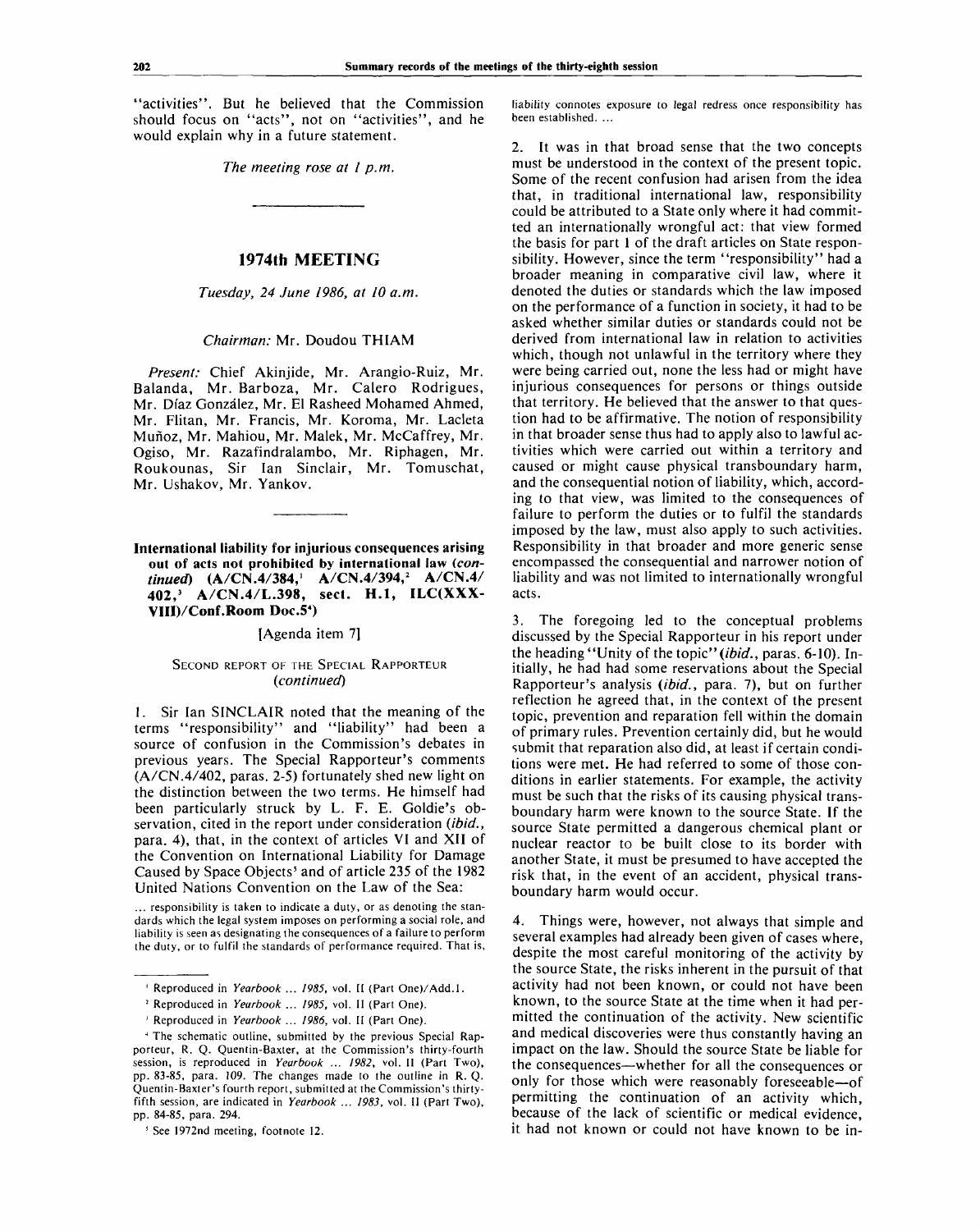herently dangerous to persons and things outside its territory? Posed in that way, the question seemed to call for a negative answer. However, where should the costs of the resulting loss or injury lie? Perhaps, under the circumstances, they should lie where they fell, precisely because the source State could not have been aware, at the time when it authorized the continuation of the activity, that physical transboundary harm would or might occur.

5. The question was much more acute when the source State was in fact aware that some physical transboundary harm might result from the continuation of the activity, but was not aware of the extent of the harm that could result. Should it be liable for all the direct consequences of the continuation of the activity, which would take the form of loss or injury to persons or things outside its territory, or only for those consequences that had been reasonably foreseeable? That was an area in which a more detailed comparative law analysis would be required.

6. The Commission had already discussed the question whether the proposed general régime, which covered the obligations of prevention and reparation, should be limited to "ultra-hazardous" activities. He remained unconvinced on that issue. Everyone was, of course, aware in general terms of what might, in the present state of human knowledge, constitute ultra-hazardous activities. The obvious examples were the construction and operation of nuclear reactors for peaceful purposes and of plants producing dangerous or toxic chemical subtances. Other examples could be added, such as that of dams built near an international border. Those examples were, however, only indicative of the current state of scientific or medical knowledge. What was "ultra-hazardous" today might not be so tomorrow, and the opposite was also true. He was therefore sceptical about the possibility of drawing a clear line between "ultra-hazardous" and other activities. Such a distinction could not form the basis for a general régime, however cautious and qualified it might be.

7. The part of the report dealing with injury caused in the absence of a treaty régime was the most interesting and provocative section and he expressed admiration for the balanced approach the Special Rapporteur had adopted, particularly in regard to strict liability and the principle of State sovereignty *(ibid.,* paras. 52-53). He had been particularly struck by the observation that "sovereignty is, like the god Janus, two-faced" *{ibid.,* para. 53) and by the Special Rapporteur's exegesis of how sovereignty should be viewed in the context of the interdependence of States. That view of the concept of State sovereignty had been borne out by a recent event which was highly relevant to the Commission's consideration of the topic and to which Mr. Ushakov (1973rd meeting) had referred. The accident at Chernobyl—for which he wished to convey to Mr. Ushakov and, through him, to the Soviet people his heartfelt sympathy for the loss of life and potential long-term injury suffered—had clearly shown what great importance the problem had assumed. The effects of that accident had been felt far beyond the borders of the Soviet Union. Of course, as Mr. Ushakov had said, that lent enormous weight to the need to elaborate regimes to

prevent such accidents in future, but it also raised, in a very acute form, the question of liability for physical transboundary harm. Quite recently, the United Kingdom Government had been obliged to prohibit, for a limited period, the slaughter of young lambs in certain mountain regions precisely because there had been a fourfold increase in the levels of radiation found in those animals as a result of the Chernobyl disaster. On whom should the liability for the loss suffered as a result of that prohibition fall? It would seem wholly inequitable for it to fall on the farmers affected by the prohibition. It would seem equally inequitable for it to fall on his country's Government, which was wholly innocent of any responsibility, whether in the narrower or in the broader sense, for the events giving rise to the damage suffered.

8. The Commission was not the forum in which to argue about liability for a particular incident involving transboundary harm. Everyone was fully aware of man's imperfections. Although enormous progress had been made during the century in unravelling the secrets of nature, the more man discovered, the less he knew of the ultimate mysteries. In Shakespeare's words, man was "most ignorant of what he's most assured". But men, as inevitably transitory inhabitants of the planet, had a duty not only to their own generation, but also to succeeding generations, to conduct their activities so as not to cause damage and, if damage was caused, to provide reparation. That principle would naturally require much more refinement in the present context and, in particular, a move from the abstract to the particular. The Special Rapporteur was grappling seriously with the difficult problems that arose in that regard.

Mr. RIPHAGEN recalled that, more than 2,000 years earlier, Democritus had stated the theory that "everything which exists in the universe is the product of chance and necessity". That theme had been taken up by the French biologist Jacques Monod in his famous work,<sup>6</sup> and a psychologist such as Freud must have been struck by the idea that human behaviour might be based on the laws of nature. For the lawyer, however, the behaviour of the free individual was the starting-point; the individual's contribution was the ultimate concern. That theme was relevant to the topic under consideration and its *a priori* limitations, namely physical activities giving rise to physical transboundary harm ("necessity"), and the element of the human contribution to risk ("chance").

10. Those two limitations were a prerequisite for the fusion of the otherwise separate questions of prevention and reparation; preventive and repressive measures, which were distinct in time; primary and secondary rules; and bilateral and multilateral situations. Even with those two limitations, however, the fusion created many problems, particularly when it came into conflict with the dogma of State sovereignty, which was the basis of international law. Such a conflict inevitably meant that account had to be taken, with the necessary adaptations, of the normal rules of State responsibility. It also tended to emphasize the need for a minimum international régime, starting with the somewhat elusive

<sup>&</sup>lt;sup>6</sup> Le hasard et la nécessité. Essai sur la philosophie naturelle de la *biologie moderne* (Paris, Editions du Seuil, 1970).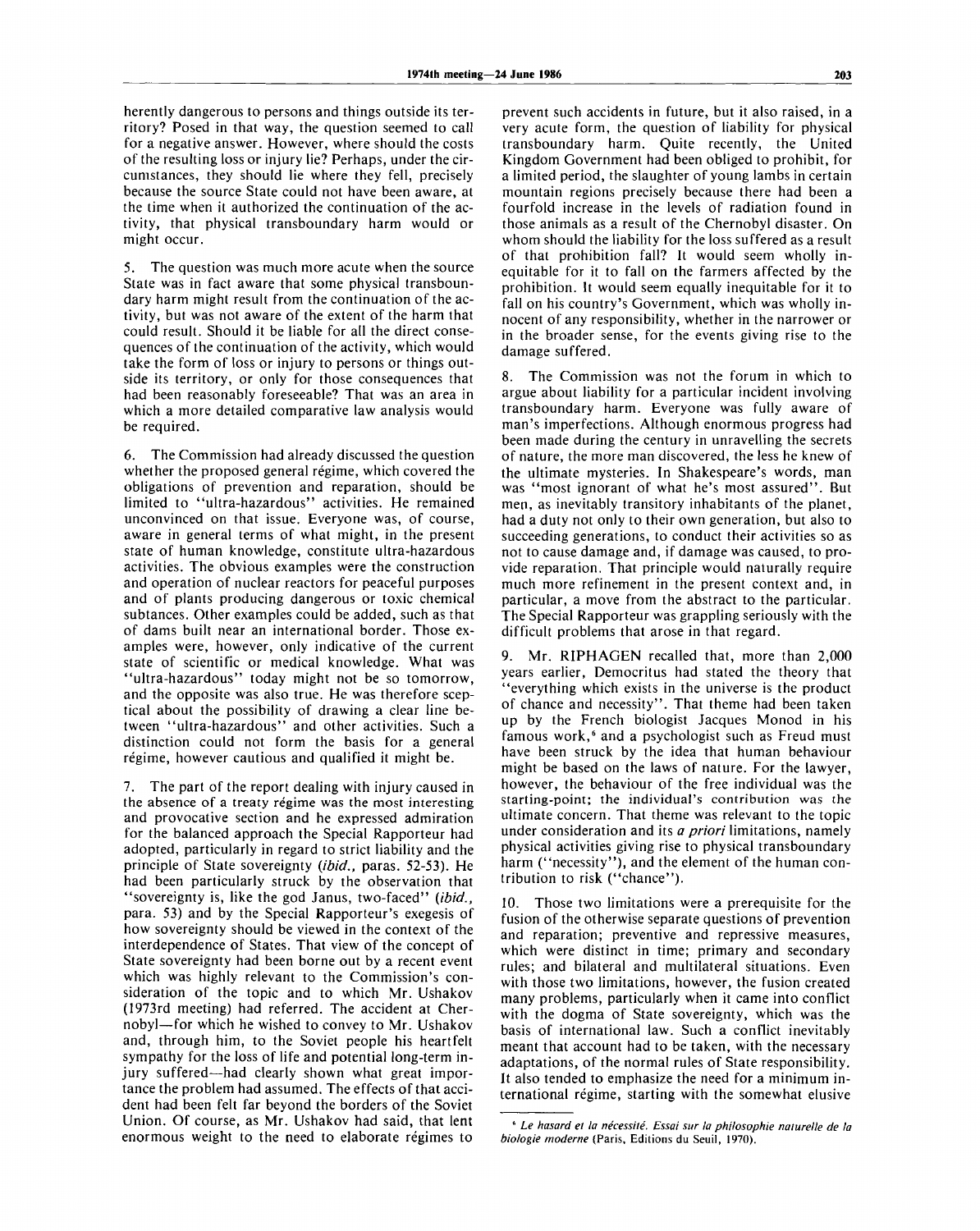duty of States "to co-operate", which included the duty to provide information.

11. With regard to the adaptation of the normal rules of State responsibility, it seemed clear that the subjective element of "persons acting on behalf of the State" could not be transplanted to the topic under consideration because liability went further and actually covered activities and situations within the "territory or control" of the State. It therefore involved an obligation to exercise control or jurisdiction. But how far did that obligation go?

12. It followed from the two *a priori* limitations of the topic that, normally, the activities and situations referred to would, in the first place, be "hazardous" for the territory of the State within which they occurred. There was thus a fair chance that the territorial State would have established its control over such activities by means of national legislation or otherwise. The minimum international obligation would then be that, in the exercise of such control, the State would treat inboundary effects in the same way as transboundary effects: it would thus be an obligation of nondiscrimination. At present, however, some States did not act in accordance with that obligation, possibly because of the absence of reciprocity.

13. Prior to the obligation not to discriminate, there was an obligation to establish control over the activities and situations in question. It was there that the question of the "source" of the obligation or, in other words, the "objective" element of the obligation became all important. There again, it would seem that the normal rules of State responsibility could not be followed and that the vaguer concept of "shared expectations", which was usually associated with "soft law", would have to be introduced. In that connection, it was significant that the Special Rapporteur had highlighted the element of "damage", in contradistinction to the rules of State responsibility so far adopted by the Commission. Indeed, while all the obligations or quasi-obligations in question were "obligations of result", in the sense of articles 21 and 23 of part 1 of the draft articles on State responsibility,<sup>7</sup> there was an obvious necessity in the present case to translate them into obligations or quasiobligations requiring the adoption of a particular course of conduct, in the sense of article 20 of those draft articles. In the mean time, or in other words until the maxim *sic utere tuo* was translated into legally intelligible obligations or quasi-obligations, the law could not remain silent, even though it necessarily had to concentrate on the indivisibility of the physical environment, the procedural aspect of State conduct and the allocation of risks.

14. In that context, the mystical notion of territorial sovereignty would inevitably have to be replaced by, or at least adapted to, a more functional notion of divisions, which, in turn, could not entirely escape the temporal notion embodied in another maxim, *qui prior est tempore potior est jure,* which had some of the same defects as the maxim *sic utere tuo.* For example, if an obligation of prior notification was incumbent on the State which planned to change environmental conditions, the slight imbalance thus created would be reestablished by the fact that such a change had to be the result of an ultra-hazardous activity.

15. As experience in Europe and Africa had shown, however, shared expectations implied a modicum of shared planning. If, for example, one African country's policy of protecting endangered species led to a prohibition for peasants to shoot elephants whose passage through their land destroyed their crops, but also entitled those peasants to compensation, it would be too much to require, in the name of non-discrimination, compensation for the peasants of a neighbouring country where the shooting of elephants was not prohibited. Another example concerned Europe, where the transboundary pollution control activities of OECD had led to the adoption of a sort of saving clause in respect of uncoordinated land use policies.<sup>8</sup> In yet another example, the environment seemed to be territorially divisible: France made savings by dumping the saline wastes from its potassium enterprises into the Rhine, but it cost the Netherlands a great deal of money to purify the waters of the Rhine. What would international law do about that type of situation? Sharing the financial burden was the obvious answer and that was what was provided for in the treaty concluded on that matter.<sup>9</sup>

16. Burden-sharing was obviously a form of compensation and it might involve compensation for the source State rather than for the affected State. In any event, the question was completely different from that of reparation in the context of State responsibility.

17. No measure of prevention, except refraining from carrying out the potentially harmful activity in the first place, could be absolute. The element of chance might always intervene—and that raised the question of risk allocation. Normally, in the case of pure chance, the law left the loss where it fell, as Sir Ian Sinclair had pointed out. Why should there be a difference in the case of the topic under consideration? The answer was that, in the present case, the activity was ultra-hazardous in itself. As Sir Ian Sinclair and Mr. Ushakov (1973rd meeting) had noted, however, there was also the question of the meaning cf the term "ultra-hazardous". Did the fact that an ac.ivity took place in all the States concerned mean that it was not in itself ultra-hazardous? Another question that arose was that of the benefits of the activity for the source State: in borderline cases, in particular, the bem fits might be entirely for one State and the risks entirely for another State.

18. The notion of necessity presupposed knowledge of the laws of nature, but such knowledge was very limited and consisted mainly of hindsight. The law could never be more than the state of the art at the time it was promulgated and, by definition, was thus imperfect. In such circumstances, the law had to turn to the substitute of procedural conduct, which would consist of information and consultation in good faith. It was difficult to

<sup>7</sup>  *Yearbook ... 1980,* vol. II (Part Two), p. 32.

<sup>8</sup> Recommendation of the OECD Council of 17 May 1977 (C(77)28(Final)), annex, title A, para. 3 *(c) {OECD and the Environment (Pans,* 1979), p. 118).

<sup>&#</sup>x27; Convention on the Protection of the Rhine against Pollution by Chlorides (Bonn, 3 December 1976), *Internationa/ Legal Materials* (Washington, D.C.), vol. XVI, No. 2 (March 1977), p. 265.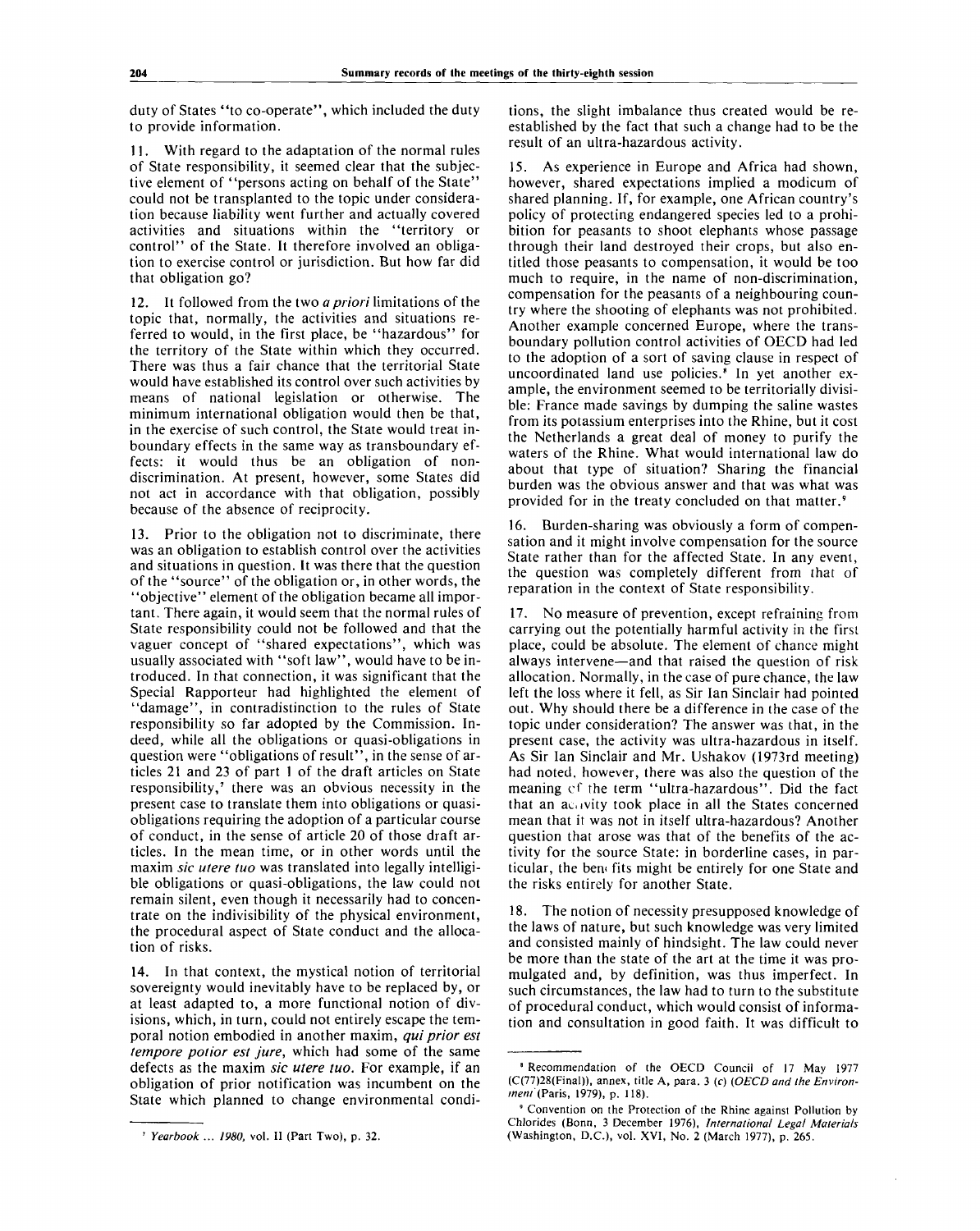add to that primary obligation of information and consultation a secondary rule of State responsibility. Nevertheless, the absence of information and consultation could very well be an element of fact allowing the risk to be shifted to the source State which failed to comply with that quasi-obligation.

19. Mr. CALERO RODRIGUES, referring to the schematic outline prepared by the previous Special Rapporteur, said that the scope of the topic had been defined therein as physical activities that gave rise or might give rise to physical transboundary harm, which was understood as harm of a certain magnitude. Sir Ian Sinclair and Mr. Ushakov (1973rd meeting) had, however, drawn attention to the problems that arose when efforts were made to define the notion of harm. Should the notion relate only to catastrophic accidents or did it also apply to more gradual damage, such as that caused by acid rain? Another question was that of the lack of scientific knowledge, as indicated by the controversy over the danger to the ozone layer. Should the building of a nuclear arsenal be regarded as potentially more "catastrophic" than the construction of a nuclear plant for peaceful purposes? In his opinion, the scope of the topic should be defined much more precisely than in the schematic outline and that was a task to which the Special Rapporteur should attach priority.

20. The schematic outline referred to two types of primary obligations: responsibility to prevent damage, and liability to make reparation for damage—and everyone agreed that those two questions were closely linked. He had initially thought that liability presupposed damage, but, in view of the social aspects of the topic, he agreed that the Commission also had to study the question of prevention. The schematic outline reduced prevention to a set of procedural obligations: to provide information, to co-operate to establish factfinding machinery and to negotiate. Mr. Ushakov had indicated some of the problems that arose in connection with those procedural obligations and, as the Special Rapporteur had rightly pointed out in his second report  $(A/CN.4/402,$  para. 11 (c)), emphasis had to be placed on the role of international organizations in that regard.

21. No matter what type of régime was established, and even if the régime was strictly observed, harm might still occur. That led to what the previous Special Rapporteur had once called the "monster" of objective liability, to which States were reluctant to submit. However, some sort of obligation to make reparation must be admitted: the main problem was to establish the extent of that reparation. The schematic outline placed limits on reparation on the basis of shared expectations, a concept about which he had some doubts, and of the preventive measures taken, the nature of which would be determined by negotiation. In his view, the idea of reparation should be dealt with more extensively in the draft. It was not sufficient to say that it would be determined by negotiation; some guidelines, however general, should be established for the negotiations.

22. As to the concept of prevention, he believed that the principle of "due care" was essential and that procedural obligations were secondary. The previous Special Rapporteur had suggested that procedural obligations should not give rise to any right of action;

but the present Special Rapporteur was proposing that they should be made hard obligations by deleting the reference to a "right of action" in section 2, paragraph 8, and section 3, paragraph 4, of the outline. He personally was not certain that it was an improvement to make hard obligations of those procedural obligations because that would not be an inducement to cooperation. Moreover, unlike the Special Rapporteur, he did not see how article 73 of the 1969 Vienna Convention on the Law of Treaties supported the idea that procedural obligations should be treated as hard obligations *{ibid.,* para. 41 *(a)).* Nor was he convinced by the Special Rapporteur's comment that: "If we leave the text of the outline as it is, we might be prohibiting the affected State from availing itself of this possibility given to it under general international law" *(ibid.).* That State was, first of all, only a "potentially" affected State; moreover, threats of retaliation were not the best way of promoting co-operation.

23. He was not certain that the Special Rapporteur was right in concluding that "the obligations to inform and to negotiate are sufficiently well established in international law, and any breach of these obligations thus gives rise to wrongfulness" *(ibid.,* para. 67). He did, however, agree with the Special Rapporteur's conclusion about the obligation laid down in section 2, paragraph 8, and section 3, paragraph 4, of the schematic outline *(ibid.,* para. 66, first sentence). One of the problems that arose was the relationship between<br>reparation—if harm occurred—and prevention. occurred—and "Harm" was at the centre of both institutions and the purpose of any internationally agreed régime would be to establish measures of prevention in order to avoid or minimize the risks of harm. The same result could be achieved by unilateral action of the source State, which did, after all, have to consider its own interests. In that connection, he was not quite sure what the Special Rapporteur meant by "prevention after the event" *(ibid.,* para. 46).

24. There was still much work to be done in defining the scope of the topic under consideration. Some clarifications would probably be provided when the Commission began to deal with the draft articles. In conclusion, he urged members not to attach too much importance to the procedural aspects of the question of prevention.

25. Mr. FLITAN said that he would make two general comments before turning to the content of the Special Rapporteur's second report (A/CN.4/402). First, as the Special Rapporteur had pointed out in his preliminary report, "the duty to make reparation is somewhat lost among the procedures established in section 4 of the schematic outline" (A/CN.4/394, para. 16 *(d)).* That defect would have to be remedied in the draft articles, during the consideration of which the Commission would be better able to define the content of the topic.

26. Secondly, the topic under consideration was not a political one: it related to the question of development. In other words, it was less an East-West problem than a North-South problem. Although every State could theoretically cause or suffer harm, in practice those that caused it were usually developed countries and those that suffered it developing countries. The draft articles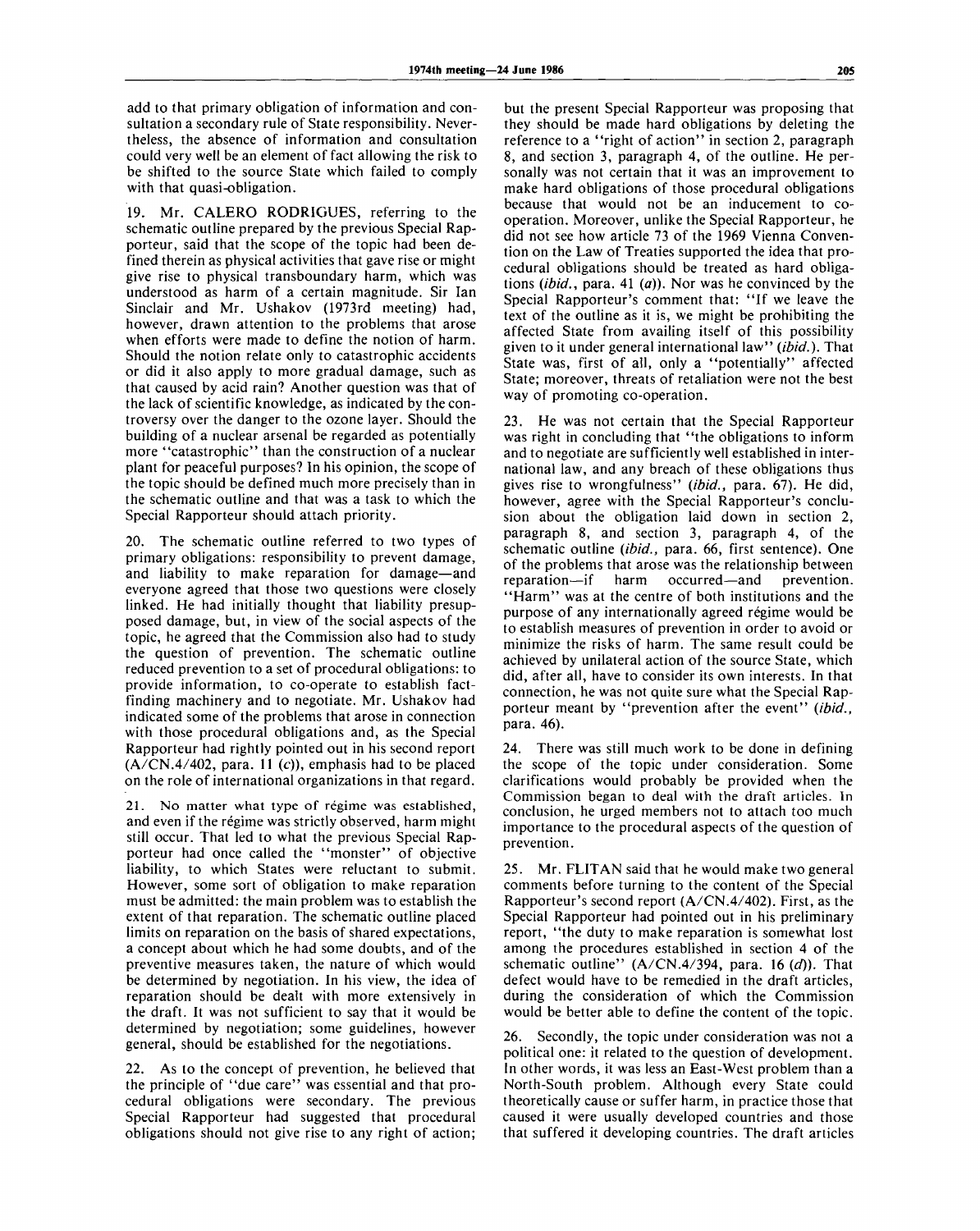to be submitted by the Special Rapporteur would show how he intended to take account of the interests of developing countries, as he had undertaken to do in his preliminary report *(ibid.,* para. 17).

27. In chapter I of his second report, which dealt with the use of terms, the unity of the topic and the scope of the topic, the Special Rapporteur rightly emphasized that the distinction made in Anglo-Saxon law between "liability" and "responsibility" was not simply a problem of terminology (A/CN.4/402, para. 2). In that connection, he himself shared the view expressed by the previous Special Rapporteur in his fifth report that:

The phrase "responsibility and liability", as used in the United Nations Convention on the Law of the Sea, ... corresponds closely to the twin themes of prevention and reparation, which form the basis of the present topic.<sup>10</sup>

28. He agreed with the conclusions reached by the Special Rapporteur on the basis of the distinction between "liability" and "responsibility", the counterpart of which was the distinction between the obligation of prevention and the obligation of reparation. The first conclusion was that some individuals had to fulfil certain specific obligations even before the occurrence of an event giving rise to injurious consequences. The second was that the State was thus liable for the injurious consequences of certain activities carried out within its territory or control. The term "control" was preferable to the term "jurisdiction", which would, because of all the examples that would be possible, be too restrictive. The third was that the State also had an obligation of prevention; it thus had to do everything in its power to prevent or minimize injurious consequences.

29. At least in the case of some categories of activities, prevention was the basis for the prevention-reparation continuum. It would, however, probably be necessary to draw a more clear-cut distinction between the activities in question, because the same procedure could not be established for all of them: some activities might cause harm occasionally, while others gave rise to minor injurious consequences all the time. In the case of some activities, moreover, prevention could be ruled out and account could be taken only of reparation.

30. The Special Rapporteur had rightly proposed that the unifying link between prevention and reparation should be injury, which also made it possible to distinguish between the topic under consideration and that of State responsibility. That point would, however, require further clarification, because, although strict liability could not exist without injury, State responsibility for a wrongful act did not depend on the existence of injury.

31. With regard to the scope of the topic, the Special Rapporteur had recalled that the key element of the schematic outline was the duty of the source State to avoid, minimize or repair any physical transboundary loss or injury when it was possible to foresee a risk of such loss or injury associated with a specific dangerous activity. In order to create a focus, an obligation of prevention could be established in such cases; but there were other cases where risk could not be foreseen. That was further proof that the schematic outline did not make a sufficiently clear distinction between the various categories of activities.

32. Although the type of harm to which reference was being made was "physical transboundary harm", it must be borne in mind that activities which States conducted outside their borders—on the high seas, for example—could also cause harm. That case should also be covered in the draft articles.

33. A detailed study should also be made of the role to be played by international organizations. It was all very well to say that there was a duty to co-operate through the intermediary of such organizations, but it might be necessary to go even further and say that States had an obligation to inform the competent international organizations and that such organizations had an obligation to co-operate in good faith in establishing an appropriate régime. Consideration might even be given to the possibility of making the obligation of reparation applicable to such organizations in some cases, although that would, of course, be without prejudice to the obligation of reparation incumbent on the State which caused the harm.

34. There had been strong objections to the idea of a régime of collective liability, but, as the Special Rapporteur pointed out *(ibid.,* paras. 52-53), the obligation of reparation was based on the principle of sovereignty. There was no reason why some States should have to bear the injurious consequences of activities carried out by other States. The principle that the latter had to make reparation for the harm caused by the activities they carried out was thus entirely equitable.

35. In his view, the Special Rapporteur should give further thought to the question of the sharing of costs. Since activities that might give rise to injurious consequences benefited the State which carried out those activities, was it not quite natural that that State should bear the consequences thereof? In determining whether harm had occurred, the Special Rapporteur might draw inspiration from the international conventions that governed certain activities.

36. Mr. OGISO said that the Special Rapporteur's very comprehensive second report (A/CN.4/402) constituted a valuable basis for discussion of the topic. Several previous speakers, especially Sir Ian Sinclair and Mr. Riphagen, had raised the question whether reference should be made to "physical" transboundary harm. The Special Rapporteur himself specifically referred to "physical transboundary harm" in the part of his report relating to the scope of the topic *(ibid.,* para. 11 *(a)).* Thereafter, however, the Special Rapporteur referred to "transboundary injury" *(ibid.,* paras. 23 and 30), without specifying that the injury had to be "physical". He recalled that the previous Special Rapporteur had discussed that point and had dealt in his fifth report with the "element of a physical consequence".<sup>11</sup> The Commission itself, in its report on its thirty-sixth session, had noted that "the topic as now delineated hinges upon the element of a physical conse-

<sup>&</sup>lt;sup>10</sup> Yearbook ... 1984, vol. Il (Part One), p. 171, document A/CN.4/383 and Add.l, para. 40. *Ibid.*, pp. 160 *et seq.,* paras. 17 *et seq.*